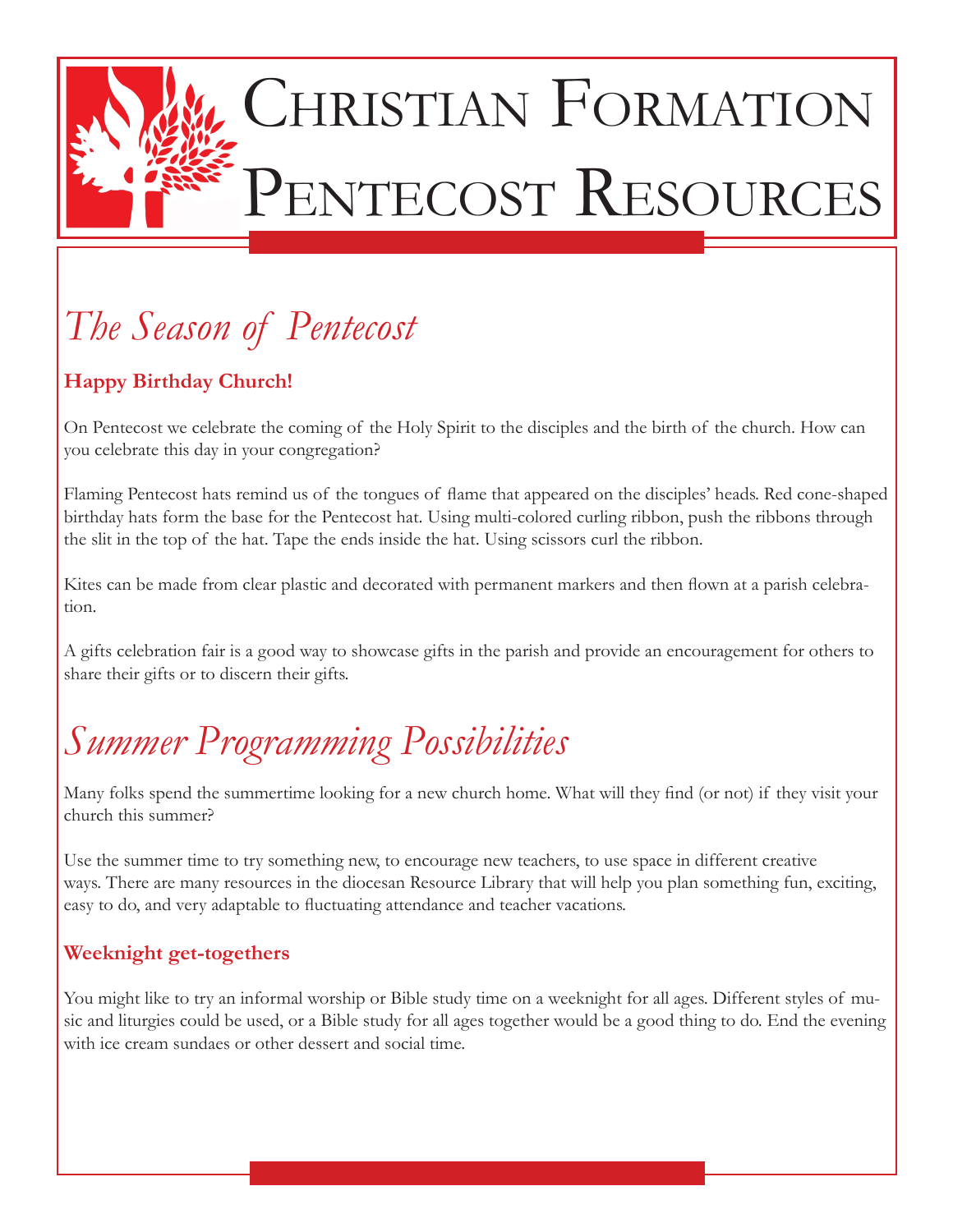#### **Family Devotionals**

Candlepress publishes a number of small booklets that can be given out to families to use during vacation, car trip times. To order, please contact Helen Barron at www.candlepress.org.

#### **Book Party**

A book party is an easy fun activity for a summer evening program. Choose enough books so that 4-6 people can gather at a table and read the book selection. Provide a related activity for each book. Group people at the tables in a variety of ages, not from the same family.

Some book selections might include Wilford Gordon McDonald Partridge, The Relatives Came, Old Turtle, Agatha's Featherbed, Prince Mammoth Pumpkin, Sylvester and the Magic Pebble, The Selfish Giant. These books are readily obtainable from your local library. Undoubtedly you have your own favorites. The books and activities can be packaged in a fancy box and placed on the table to be opened when all are gathered. Simple refreshments served at the end make for an enjoyable time.

#### **Programs for the summer**

Pick a theme like "Jesus was a carpenter." or "Jesus fed people" or "Jesus healed people." and invite folks from your congregation who are carpenters, cooks, doctors, nurses, etc. to work with the children. For example in the Jesus fed people, you could bring the children into the kitchen, make a simple snack or meal and close the time with a Bible study on one of the feeding stories of Jesus. If you have a carpenter person perhaps the children could make bird houses, banner stands, etc. using tools. What boy wouldn'tlike that?

The Bible story could be presented or read from the Bible or a Bible storybook, snacks could be served and a closing prayer perhaps written by the children themselves would end the time together.

The list of topics is huge - musicians and a study of the Psalms, boaters and a study of fishing and Jesus in the boat stories, etc.

#### **Vacation Bible School**

Vacation Bible School is a great evangelism tool and provides children with many hours of concentrated Christian education. It is very adaptable in that it can be done in the evening, on a weekend, during the day. You can partner with another church in your community and share the costs and responsibilities.

The Diocesan Resource Library has many VBS curriculums available to assist you in your programming. Please contact Janie Stevens or search the Resource Library online for more information.